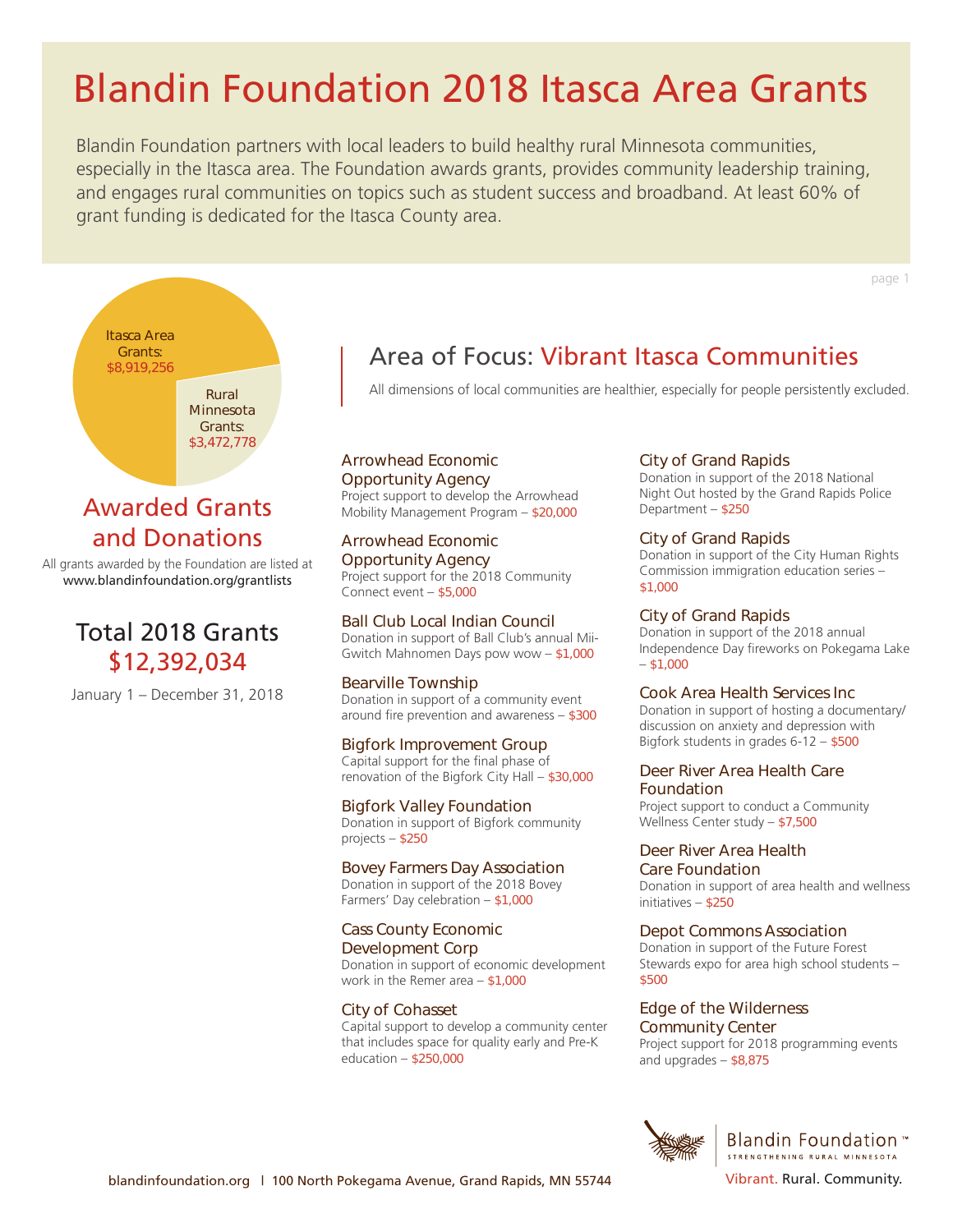# Vibrant Itasca Communities continued

## First Call for Help of Itasca County

Capital support to upgrade the telephone system and to expand crisis line services – \$9,500

#### Goodland Township

Capital support for an addition to the fire hall  $-$  \$10,000

## Grand Itasca Foundation

Donation in support of the High School Scholarship Fund – \$500

#### Grand Rapids Area Community Foundation

Donation in support of the Farmers Market Power of Produce program – \$500

# Grand Rapids Area

Community Foundation Capital support for a community and recreation space in Ball Club – \$20,000

# Grand Rapids Area Community Foundation

Project support for the Life Skills Academy project – \$25,000

#### Grand Rapids Area Community Foundation

Operating support for continued crisis aid and management support over two years for the Itasca County Sharing Fund – \$200,000

#### Grand Rapids Area Community Foundation

Operating support for 2019-21 – \$270,000

# Grand Rapids Area Community Foundation

Operating support for SPARK to conduct research, education and engagement to strengthen youth programming, youth worker professional development and stronger outcomes over two years for youth – \$160,000

# Grand Rapids Area Community Foundation

Donation in support of the Grand Rapids 2018 WinterGlo Festival – \$1,000

# Grand Rapids Area Community Foundation

Donation in support of Grand Rapids High School 2018 Post Prom event – \$750

#### Grand Rapids Area Male Chorus

Donation in support of the Together We Sing program – \$1,000

## Grand Rapids Band Boosters

Donation in support of advertising the 2019-20 Blandin Education Grants program in the Grand Rapids High School band calendar – \$550

# Grand Rapids Economic Dev. Authority

Donation in support of developing a community profile for Itasca County – \$1,000

# Grand Rapids Players

Donation in support of putting on the production of Mamma Mia! – \$1,000

#### Grand Rapids Summer Celebration Inc

Donation in support of the 2018 Tall Timber Days festival – \$1,000

# Grattan Township

Donation in support of upgrades to Grattan Town Hall  $-$  \$1,000

# Greenway 316 Foundation Inc

Donation in support of Financial Aid Night for Greenway High School students and parents – \$150

# Independent School District 2

Donation in support of the Orff Instrument Extravaganza – \$1,000

# Independent School District 2

Capital support for enhancement of publicly accessible community space within the newly remodeled Hill City school – \$150,000

# Independent School District 316

Donation in support of the Greenway 2018 Post Prom event – \$500

## Independent School District 316

Donation in support of advertising the Blandin Education Awards Program in the Greenway Blast yearbook – \$350

#### Independent School District 316

Project support for a scholarship ambassador/ coach – \$2,000

## Independent School District 316

Operating support for Children First! activities through June 2020 – \$7,000

## Independent School District 318

Donation in support of advertising the 2018-19 Blandin Education Grants Program in the Grand Rapids High School yearbook – \$300

## Independent School District 318

Project support for continuation of the Children's Fair and county wide Children's First! activities through June 2020 – \$72,000

#### Independent School District 319

Project support to contract with an online platform to seek community input around updating school facilities in the Nashwauk-Keewatin school district – \$10,000

## Independent School District 319

Donation in support of the Nashwauk-Keewatin School District's music program – \$1,000

# Independent School District 319

Donation in support of portable sound shells for student and community music and theater performances – \$1,000

#### Independent School District 319

Operating support for Children First! activities through June 2020 – \$5,000

# Inger Local Indian Council

Donation in support of the Inger Pow Wow – \$1,000

# ISD 317 Deer River

Donation in support of Spring Awards Night and presentation of Blandin Education Grants  $- $200$ 



page 2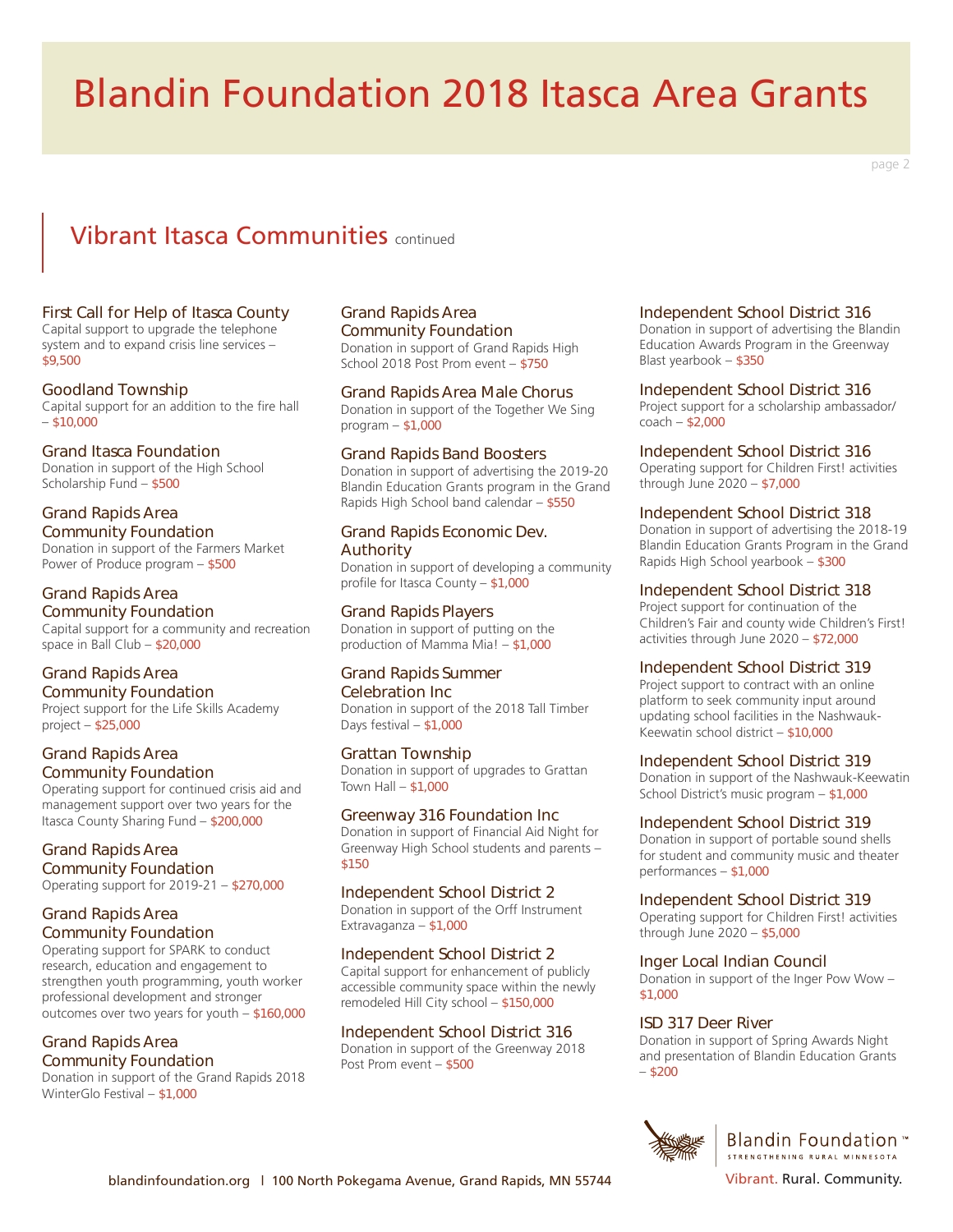#### page 3

# Vibrant Itasca Communities continued

#### ISD 317 Deer River

Operating support for Children First! activities through June 2020 – \$7,000

#### Ita-Bel-Koo Day Action Center

Donation in support of an automatic external defibrilliator in the Itasca County area – \$750

#### Itasca Choral Society

Donation in support of the 2018-19 fall and spring concert programs – \$250

#### Itasca Community College

Project support for the 2018 career fair – \$10,000

#### Itasca Community College

Project support for the Navigating Information conference – \$5,060

# Itasca Community College Foundation

Capital support for construction of a campus student union – \$1,750,000

#### Itasca Community Television

Operating support over two years in the Grand Rapids/Itasca County area – \$160,000

#### Itasca County

Donation in support of emergency aid and NARCAN training – \$250

#### Itasca County

Capital support for equipment for the Itasca County Dive Team – \$5,000

#### Itasca County

Donation in support of boat and water safety education for elementary students – \$500

#### Itasca County Agricultural Association

Donation in support of capital improvements to the fairgrounds  $-$  \$1,000

# Itasca County Family YMCA Inc

Operating support over two years for the child care, youth and senior programs – \$209,500

#### Itasca County Family YMCA Inc

Donation in support of establishing a new fundraising event for nonprofits – \$1,000

#### Itasca County Historical Society

Donation in support of the picture "Grace" oral history project – \$1,000

#### Itasca County Health & Human **Services**

Donation in support of historical trauma training being held in Grand Rapids – \$750

#### Itasca Hospice Foundation

Donation in support of the 2018 educational seminar on Cultivating a Vital Resource for Caregiving – \$500

#### Itasca Life Options

Capital support to make accessibility and safety upgrades to its new facility – \$50,000

#### Itasca Ski & Outing Club

Capital support for safety sideboards alongside the Mount Itasca ski jump – \$5,000

## Itasca Water Legacy Partnership

Project support for research, education and consultation associated with protecting water quality and restoring shorelands over three years – \$150,000

#### Judy Garland Childrenís Museum

Donation in support of the 2018 Wizard of Oz Festival – \$1,000

#### Legal Aid Service of Northeastern **Minnesota**

Operating support over two years to continue to provide legal assistance to low-income individuals and the Native American Outreach project – \$385,000

#### Letís Go Fishing of MN

Donation in support of the 2018 Let's Go Fishing with Seniors program – \$1,000

#### Little Sand Group Homes

Capital support for construction of a community center in Remer – \$50,000

#### MacRostie Art Center

Capital support to repair structural roof damage to the arts facility – \$10,000

#### MN Assistance Council for Veterans

Project support for programming and services to veterans – \$10,000

#### NAMI Grand Rapids Area

Donation in support of presenting three workshops in Grand Rapids entitled "It's Complicated: Children, Social Media and Mental Health" – \$1,000

#### North Central MN Farm & Antique Assoc

Donation support for local history and culture events – \$1,000

#### Northern Community Radio KAXE

Capital support for construction of a new transmission tower – \$250,000

## Northern Lights Community School

Donation in support of Spring Awards Night and presentation of Blandin Education Grants  $-$  \$200

#### Northland Counseling Center Inc

Project support for expansion of the Northern Opportunity Works program over two years – \$87,964

#### Northland Counseling Center Inc

Donation in support of activities and programming at Kiesler Wellness Center – \$1,000

#### Second Harvest North Central Food Bank

Project support for the One Crisis Away public awareness campaign about poverty – \$5,000

#### Second Harvest North

Central Food Bank

Project support for the Kids Backpack program  $-$  \$5,000



Blandin Foundation \*\* STRENGTHENING RURAL MINNESOTA